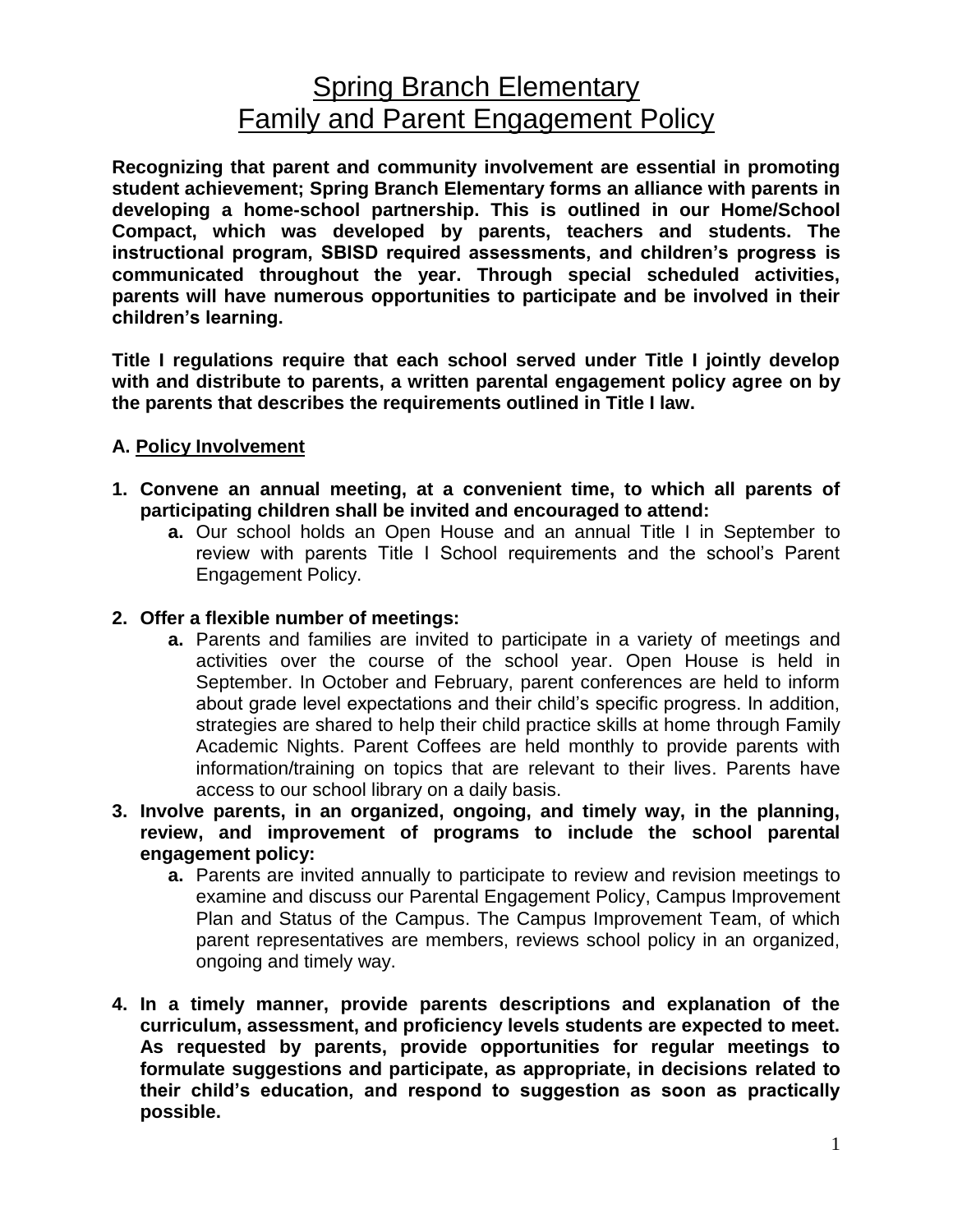**a.** Parent Conferences held in October and February offer one on one sessions with parents informing them of the curriculum, assessment, and their child's proficiency level. Information about the curriculum, assessment, and expected proficiency is shared in a general nature during Open House and Family Academic Nights. To solicit parent participation and deliver information we use a variety of communication strategies: Student Handbook, monthly newsletter, Campus Calendar of Parent Activities, Campus Webpage, Friday Folders, School Messenger, Parent Conferences, SSC Meetings, 504 Meetings, ARD/IEP Meetings, individual notes/calls home, Family Nights, Open House, Parent Coffees, Progress Reports, and Report Cards.

## **B. Shared Responsibilities for High Student Academic Achievement**

- **1. Each school shall jointly develop with parents this part of the home-school compact that outlines how parents, staff, and students share the responsibility for improved student academic achievement.**
	- **a.** A parent-teacher-student compact has been developed and is used in our school to serve as an agreement between all parties that they will adhere to certain duties and responsibilities to ensure the success of the student. The school compact is reviewed and signed in the fall semester.

**C. Building Capacity for Involvement -To ensure effective involvement of parents and to support a partnership to improve student academic achievement, each school and local education agency assisted under this part.** 

- **1. Shall provide assistance to parents, as appropriate, in understanding such topics as the state's academic content standards and state student academic achievement standards, state and local academic assessments, the requirements of this part, and how to monitor a child's progress and work with educators to improve the achievement of their child.**
	- **a.** Our school provides for this provision as stated in the Policy Involvement and Shared Responsibilities for High Student Achievement sections in this document.
- **2. Shall provide materials and training to help parents work with their child to improve their child's achievement, such as literacy training and using technology, as appropriate, to foster parental involvement.**
	- **a.** Our school provides for this provision as stated in the Policy Involvement and Shared Responsibilities for High Student Achievement sections in this document.
- **3. Shall educate teachers, staff, and administrators with the assistance of parents, the value of parent contributions, and how to connect, communicate, and work with parents as equal partners, implement and coordinate parent programs, and build ties between parents and the school.**
	- **a.** Faculty and staff have knowledge of educational research on parent involvement. Parent input is requested throughout the year through parent coffees, meetings, surveys, and conferences. To strengthen the tie between